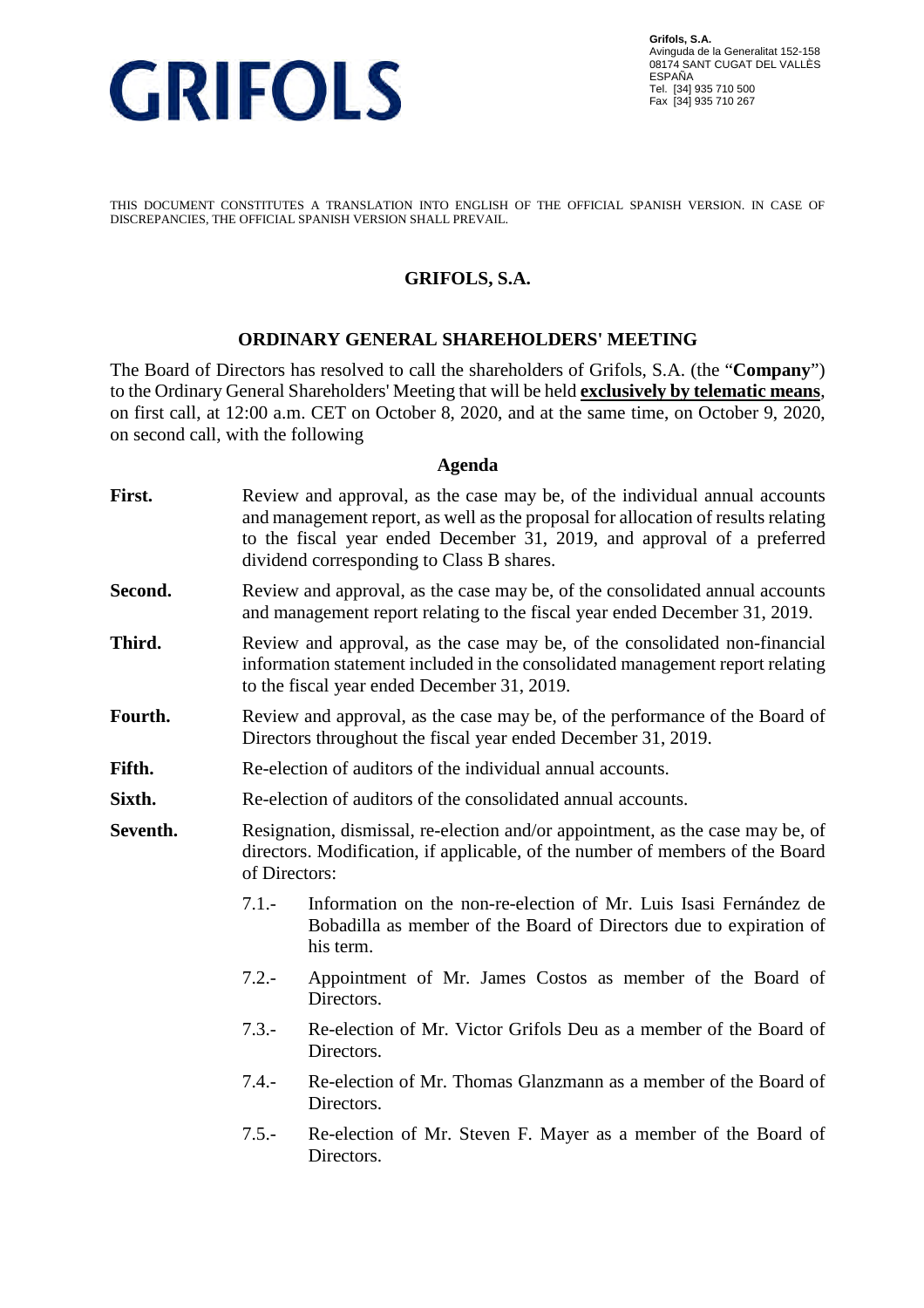| Eighth.     | Amendment of article 16 of the Articles of Association, relating to the right to<br>attend, proxy granting and representation at the General Shareholders' Meeting.                                                                                                                                                                                  |
|-------------|------------------------------------------------------------------------------------------------------------------------------------------------------------------------------------------------------------------------------------------------------------------------------------------------------------------------------------------------------|
| Ninth.      | Amendment of the Regulations of the General Shareholders' Meeting with the<br>inclusion of a new article 11.bis, relating to the attendance to the General<br>Shareholders' Meeting by telematic means.                                                                                                                                              |
| Tenth.      | Consultative vote on the Annual Remuneration Report.                                                                                                                                                                                                                                                                                                 |
| Eleventh.   | Approval of the director remuneration policy of the Company.                                                                                                                                                                                                                                                                                         |
| Twelfth.    | Authorization for the derivative acquisition of treasury stock, revoking and<br>leaving without effect the authorization agreed by the Ordinary General<br>Shareholders' Meeting of May 29, 2015.                                                                                                                                                    |
| Thirteenth. | Renewal of the delegation to the Board of Directors, with full power of<br>substitution in any of its members, of the authority to apply for the listing of<br>the Company's ordinary Class A shares on the NASDAQ. Revocation of the<br>previous delegation of authorities passed by the Ordinary General<br>Shareholders' Meeting of May 26, 2017. |
| Fourteenth. | Granting of authorities to formalize and execute the resolutions passed by the<br>General Shareholders' Meeting.                                                                                                                                                                                                                                     |

It is stated that, pursuant to the provisions of the Company's Articles of Association, only the shareholders who hold Class A shares will have the right to vote on the items included in the agenda.

### **Holding of the General Shareholders' Meeting exclusively by telematic means**

Due to the health alert situation generated by the COVID-19 pandemic and according to the provisions of Royal Decree-Law 8/2020, of 17 March, on urgent extraordinary measures to address the economic and social impact of COVID-19, and its later amendments; in order to guarantee the health and well-being of the shareholders, directors, suppliers and other people involved in the preparation and holding of the General Shareholders' Meeting and to guarantee the exercise of the rights and the equal treatment of shareholders, it is noted that the General Shareholders' Meeting will be held exclusively by telematic means, without the physical attendance of the shareholders or their proxy representatives, by remote and online retransmission through the Company's corporate web page (www.grifols.com) and in accordance with the rules of participation established in this notice.

### **Supplement to the call and filing of new resolution proposals**

Pursuant to the provisions of article 519 of the Capital Companies Act (*Ley de Sociedades de Capital)*, shareholders representing at least three percent of the Company's share capital may request the publication of a supplement to this call, including one or more items on the agenda, and filing well-founded resolution proposals on matters already included or that should be included on the agenda, provided that the new items are duly justified or accompanied, as appropriate, by a substantiated resolution proposal. This right may be exercised by means of a verifiable notice that must be received at the registered office of the Company, within five days following the publication of this notice of call or, as the case may be, of the supplement to the call. Such notice must provide evidence of the identity of the shareholders exercising such right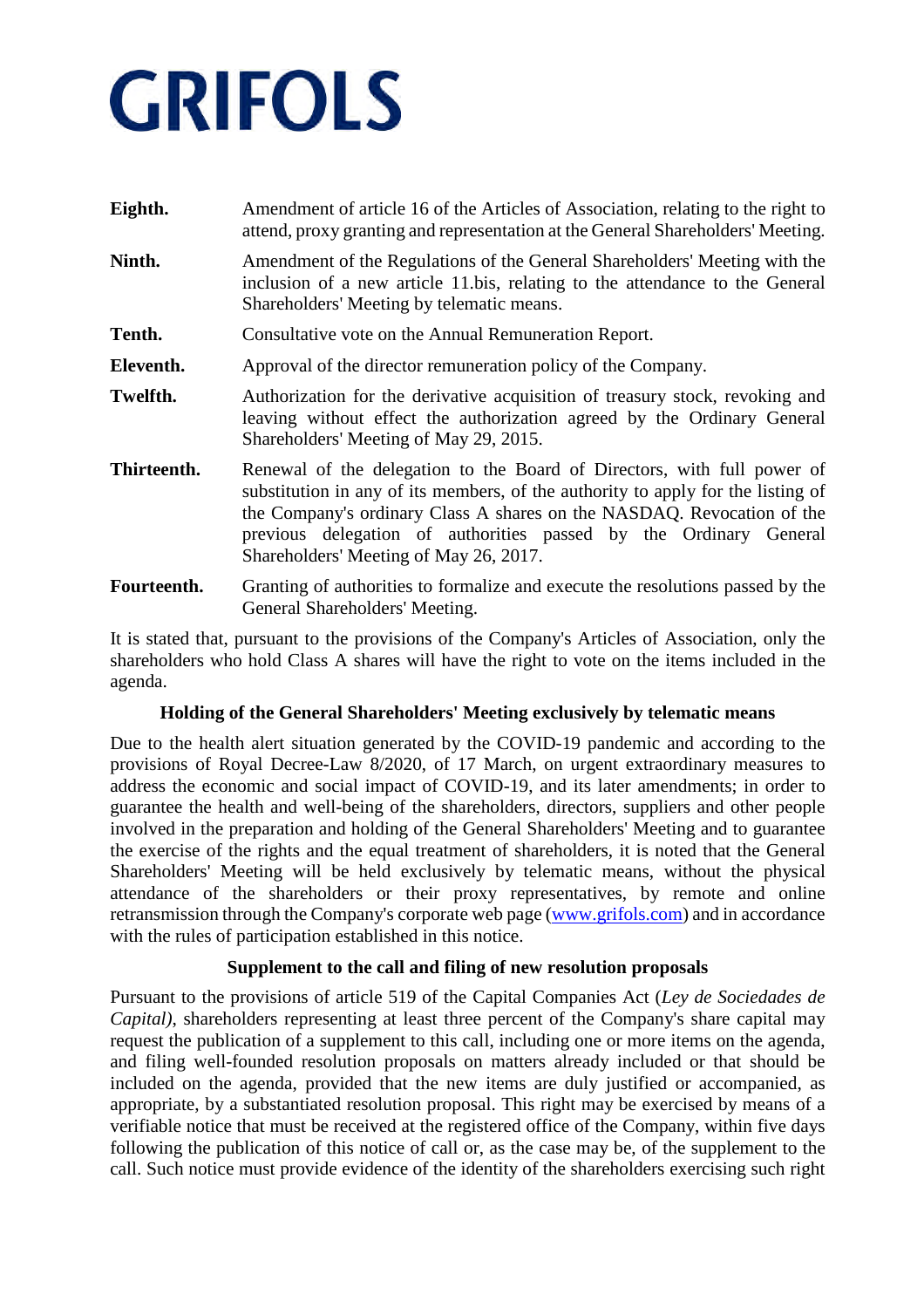and the number of shares they currently hold, as well as the items that, as the case may be, should be included on the agenda, and must be accompanied by all relevant documents.

#### **Right to information**

As from the date hereof, any shareholder will have the right to examine at the registered office of the Company (calle Jesús y María, 6, 08022 Barcelona), to look up on the corporate web page (www.grifols.com), and to obtain on request the immediate delivery of the following documents, free of charge:

- (i) Proposed resolutions corresponding to each of the items included on the agenda of the General Shareholders' Meeting;
- (ii) The Company's individual and consolidated annual accounts for the fiscal year ended on December 31, 2019, together with the corresponding management and audit reports (the consolidated management report includes the consolidated non-financial information statement with the corresponding verification report);
- (iii) The annual corporate governance report for the fiscal year ended on December 31, 2019;
- (iv) The annual report on the Board Members' remuneration;
- (v) Professional profiles and biographies of the directors whose appointment and re-election are proposed to the General Shareholders' Meeting;
- (vi) The relevant reports issued by the Appointments and Remuneration Committee and the Board of Directors concerning the proposals for the appointment and re-election of directors referred to in the seventh item of the agenda;
- (vii) Complete text of the amendment of the Company's Articles of Association and the relevant Board of Directors' report justifying such proposal referred to in the eighth item of the agenda;
- (viii) Complete text of the amendment to the Regulations of the General Shareholders' Meeting and the relevant Board of Directors' report justifying such proposal referred to in the ninth item of the agenda;
- (ix) The proposal of the directors' remuneration policy of the Company referred to in the eleventh item of the agenda and the relevant report issued by the Appointments and Remuneration Committee regarding such policy; and
- (x) Total number of shares and voting rights on the date on which the General Shareholders' Meeting is called.

Furthermore, the following reports will be published on the Company's corporate web page:

- (i) Reports on the functioning of the Audit Committee and the Appointments and Remuneration Committee corresponding to year 2019;
- (ii) Report on the related-party transactions corresponding to year 2019 issued by the Audit Committee; and
- (iii) Report on the independence of the Company's external auditors corresponding to year 2019 issued by the Audit Committee.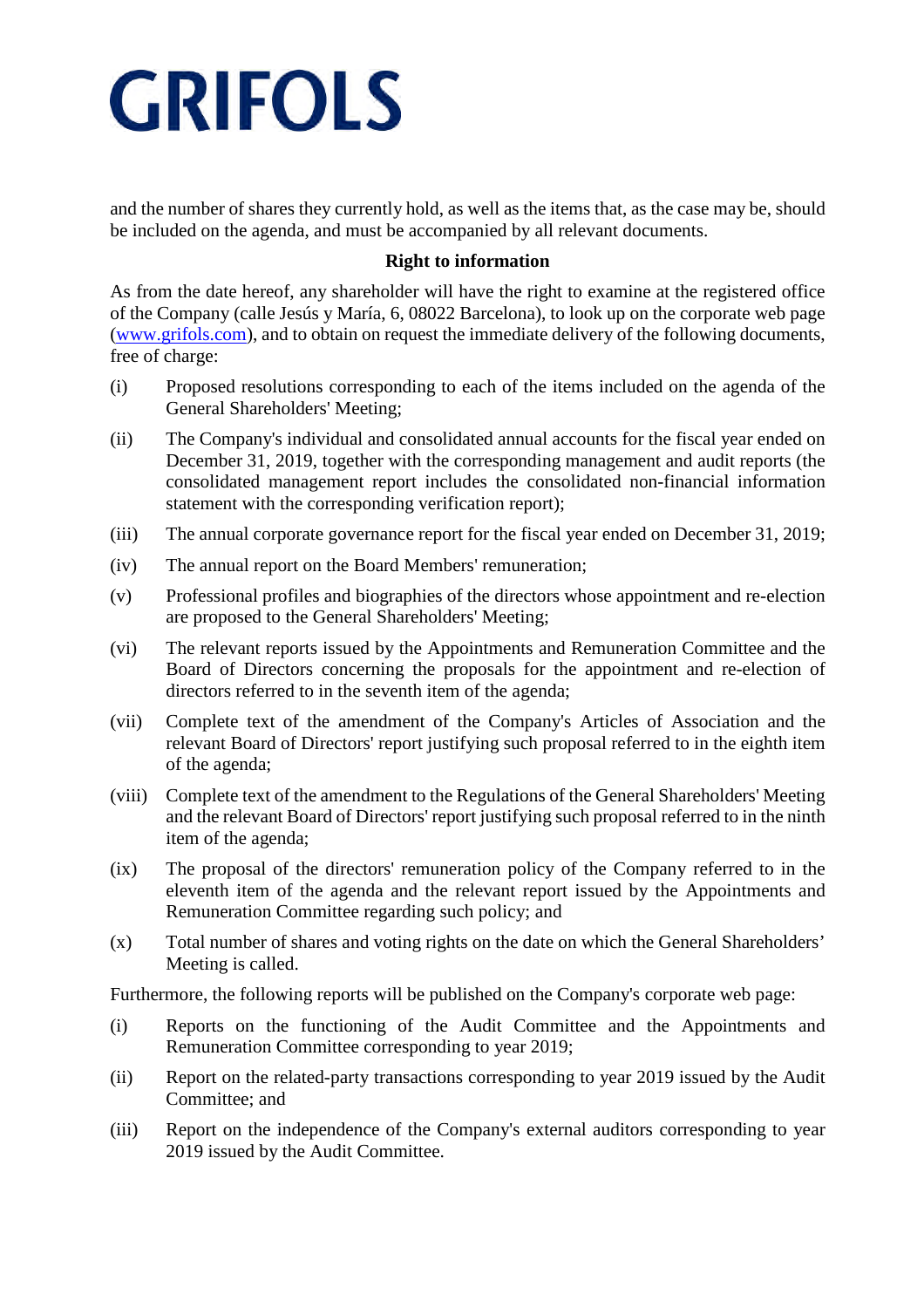Additionally, pursuant to the provisions of articles 197, 272 and 520 of the Capital Companies Act (*Ley de Sociedades de Capital*), article 39 of the Regulations of the Board of Directors and article 9 of the Regulations of the General Shareholders' Meeting, the shareholders may request in writing that the Board of Directors, from the date of the publication of the notice of the call until the fifth day before the date when the General Shareholders' Meeting is to be held, provide any information and clarifications that they may deem necessary, or raise any questions that they deem pertinent regarding the items included in the agenda. Furthermore, shareholders may request, within the same deadline and in the same form, any information or clarifications or raise any questions concerning the information accessible to the general public that has been provided by the Company to the National Securities Market Commission (*Comisión Nacional del Mercado de Valores*) since the last General Shareholders' Meeting (May 24, 2019) and concerning the auditor's report.

### **Shareholders' Electronic Forum**

Pursuant to the provisions of article 539 of the Capital Companies Act (*Ley de Sociedades de Capital)*, on occasion of the call of the General Shareholders' Meeting and until 8:30 a.m. CET of the same day it is held on first call, the Company has enabled the Shareholders' Electronic Forum on the Company's corporate web page (www.grifols.com). The operating rules and the form that the shareholders must fill in in order to participate in said Forum are available on the Company's corporate web page.

### **Right to attend**

All shareholders will have the right to attend the General Shareholders' Meeting of the Company, provided that their shares are registered under their name in the corresponding accounting registry at least five days prior to the day on which the General Shareholders' Meeting is to be held.

In order to exercise the right to attend, the shareholder must have the relevant attendance card issued for such purposes by the entities responsible for the accounting registry.

Any shareholder having the right to attend may be represented by another person, even if such person is not a shareholder. The representation shall be conferred on a special basis for this specific General Shareholders' Meeting, in writing or via any distance means of communication as set forth below.

### **The General Shareholders' Meeting will be held exclusively by telematic means and therefore without the physical attendance of the shareholders and their proxy representatives.**

### **Vote and distance voting**

Shareholders may cast their vote regarding the proposals included on the agenda through the following distance means of communication:

(a) by means of postal correspondence, by sending the attendance, delegation and distance voting card, duly signed and with an indication of the direction of their vote, to the following address: Grifols, S.A. (re: General Shareholders' Meeting), calle Jesús y María, 6, 08022, Barcelona, Spain; and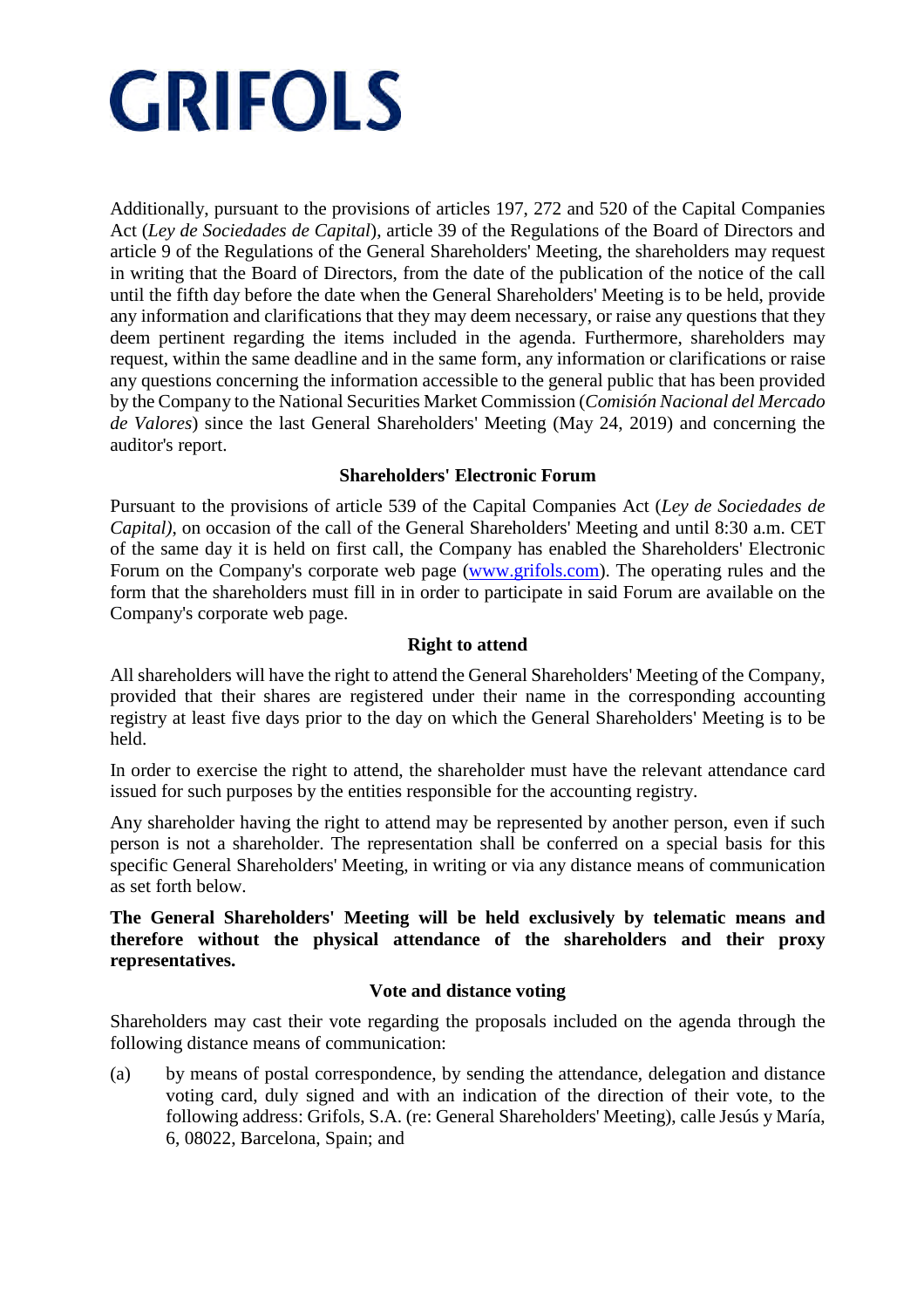(b) by means of electronic communication, through the Company's corporate web page (www.grifols.com), provided that the security of the electronic communication is ensured, and the electronic document through which the vote is casted includes a recognized electronic signature, pursuant to the provisions of the Electronic Signature Act (*Ley de Firma Electrónica*), or is considered valid by the Board of Directors as it fulfils the adequate guarantees on authenticity and identity of the voting shareholder.

Likewise, the shareholders may confer their representation, specifically for this General Shareholders' Meeting, by the following distance means of communication:

- (a) by means of postal correspondence, by sending the relevant attendance card duly signed, including name and identity card of the shareholder being represented, to the following address: Grifols, S.A. (re: General Shareholders' Meeting), calle Jesús y María, 6, 08022, Barcelona, Spain; and
- (b) by means of electronic communication, through the Company's corporate web page (www.grifols.com), provided that the security of electronic communications is ensured and that the electronic document through which the representation is formalized includes a recognized electronic signature, pursuant to the provisions of the Electronic Signature Act (*Ley de Firma Electrónica*), or is considered valid by the Board of Directors as it fulfils the guarantees on authenticity and identity of the voting shareholder conferring their representation.

The shareholders who confer their representation by means of distance communication must notify the appointed proxy representative of the representation conferred. When the representation is conferred to a Board Member and/or the Secretary and/or the Vice Secretary of the Company, such communication will be deemed to be made upon receipt by the Company of the distance delegation. Distance delegations must be accepted by the proxy, not being able to join otherwise.

In order to be valid, both the vote and the distance delegation must be received by the Company at least before midnight (24:00) on the day prior to the date that the General Shareholders' Meeting is scheduled at its first call or second call, whichever is applicable.

The Company reserves the right to modify, suspend, cancel or restrict the mechanisms for electronic voting and delegation for technical or security reasons. The Company further reserves the right to request such additional identification from the shareholders as may be deemed convenient in order to ensure the identity of those attending the meeting, the authenticity of the vote or the delegation and, in general, the legal certainty of the General Shareholders' Meeting being held.

The Company will not be liable for damages that may be caused to shareholders due to the lack of availability and effective operation of its corporate web page and of the services or contents provided through such web page as a result of any failure, overload, line failure, connection fault or similar events not attributable to the Company that may impede the use of the electronic voting or delegation systems.

Computer applications for casting the vote and the delegation through electronic means will be operative from the day the call is published at 00:00:01 hours CET until October 8, 2020 at 23:59:59 hours CET.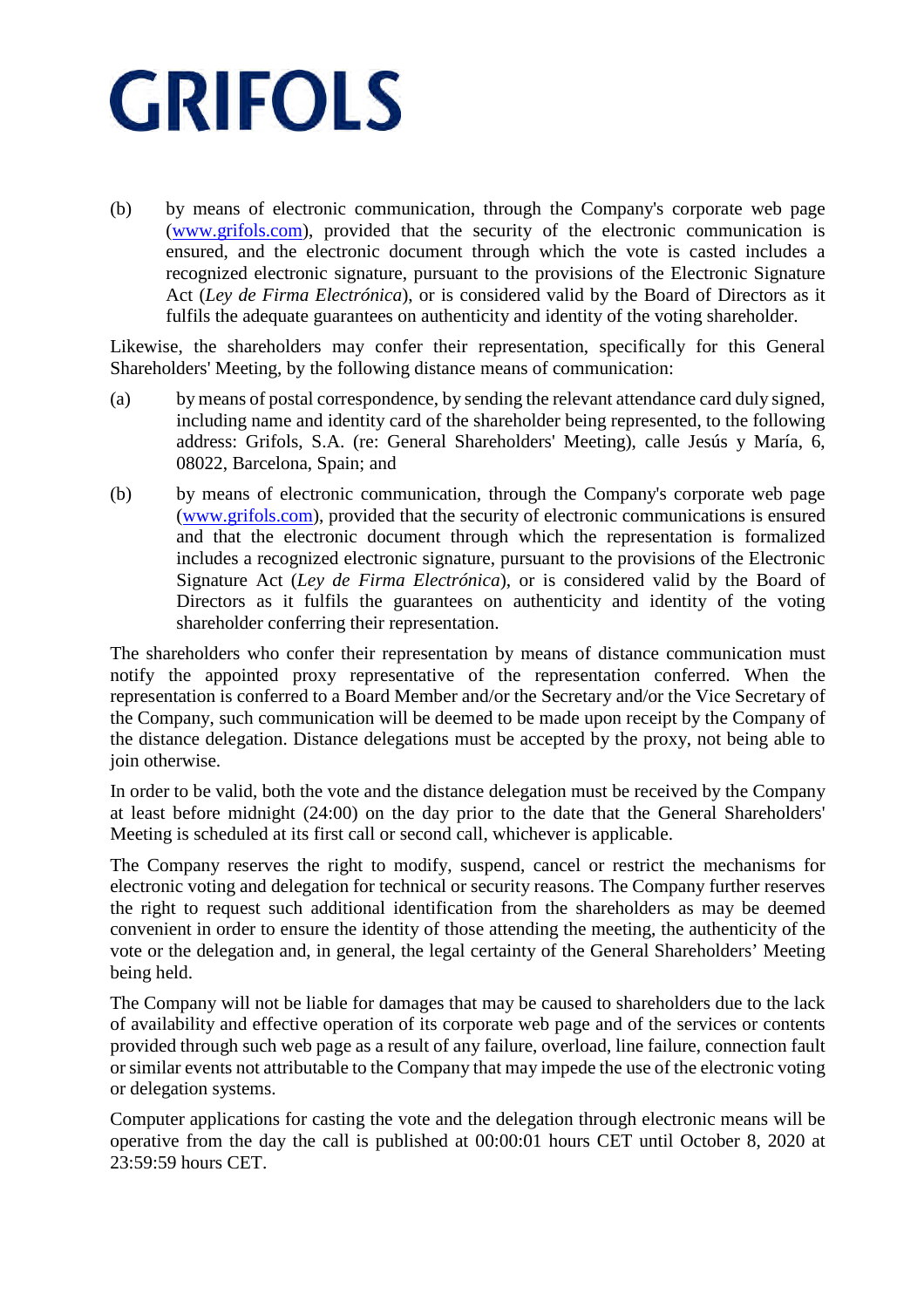

**Attendance to the General Shareholders' Meeting exclusively by telematic means**

**Notwithstanding the provisions set forth above and in accordance with article 41.1c) of Royal Decree-Law 8/2020, of 17 March, on urgent extraordinary measures to address the economic and social impact of COVID-19, the shareholders and their proxy representatives who wish to attend the General Shareholders' Meeting must do so exclusively by telematic means.**

### **1. Registration, accreditation and attendance:**

In order to enable the proper management of the online attendance systems, the shareholder or proxy representative attending the General Shareholders' Meeting by telematic means must:

(a) Register on the Online Attendance Platform enabled to such effect on the Company's corporate web page (www.grifols.com), providing proof of identity (and, where applicable, their representation) from October 5, 2020 at 00:00:01 hours CET until October 7, 2020 at 23:59:59 hours CET through any of the following means: (i) Electronic National Identity Card; (ii) a recognized, valid user electronic certificate in force, in accordance with Law on Electronic Signature, and issued by the Spanish Public Certification Authority (CERES) that answers to the Spanish National Mint (*Fábrica Nacional de Moneda y Timbre*); or (iii) by attaching a photocopy of his/her National Identity Card or a similar document providing his/her identity (passport or NIE) in pdf format. In this latter case, once the proof of identity has been approved by the Company, the duly registered shareholder or proxy representative will receive a username and a password to access to the General Shareholders' Meeting by telematic means.

At the time of registration it is essential to provide proof of the status of shareholder, and, if appropriate, proxy representative, by attaching to the corresponding form a pdf copy of the duly signed attendance card issued by the participating entity of *Sociedad de Gestión de los Sistemas de Registro, Compensación y Liquidación de Valores* (Iberclear) where the shareholder's shares are deposited.

The shareholder that is a legal entity shall also attach to the corresponding form a pdf copy of the documents that prove the representative authorities of the natural person that represents it. In addition, the shareholder's proxy representative shall attach a copy of the document in which the representation is granted.

Any registration made outside the deadlines indicated above or which does not comply with the accreditation requirements referred to in this section (a) will not be accepted.

The Company reserves the right to request from the shareholders and/or its proxy representatives any additional proofs of identification it considers necessary to verify their status as shareholders or the sufficiency of the powers of representation granted.

(b) Once the shareholder or its proxy representative is duly registered in accordance with section (a) above, he/she shall connect as an attendee by accessing the Online Attendance Platform enabled to such effect on the Company's corporate web page (www.grifols.com), on October 8, 2020 between 10:00 and 12:00 hours CET, using the means indicated in the first paragraph of section (a) above. Once the Meeting has begun, only the shareholders and proxy representatives who have logged on the date and within the times indicated above will be able to vote and/or participate.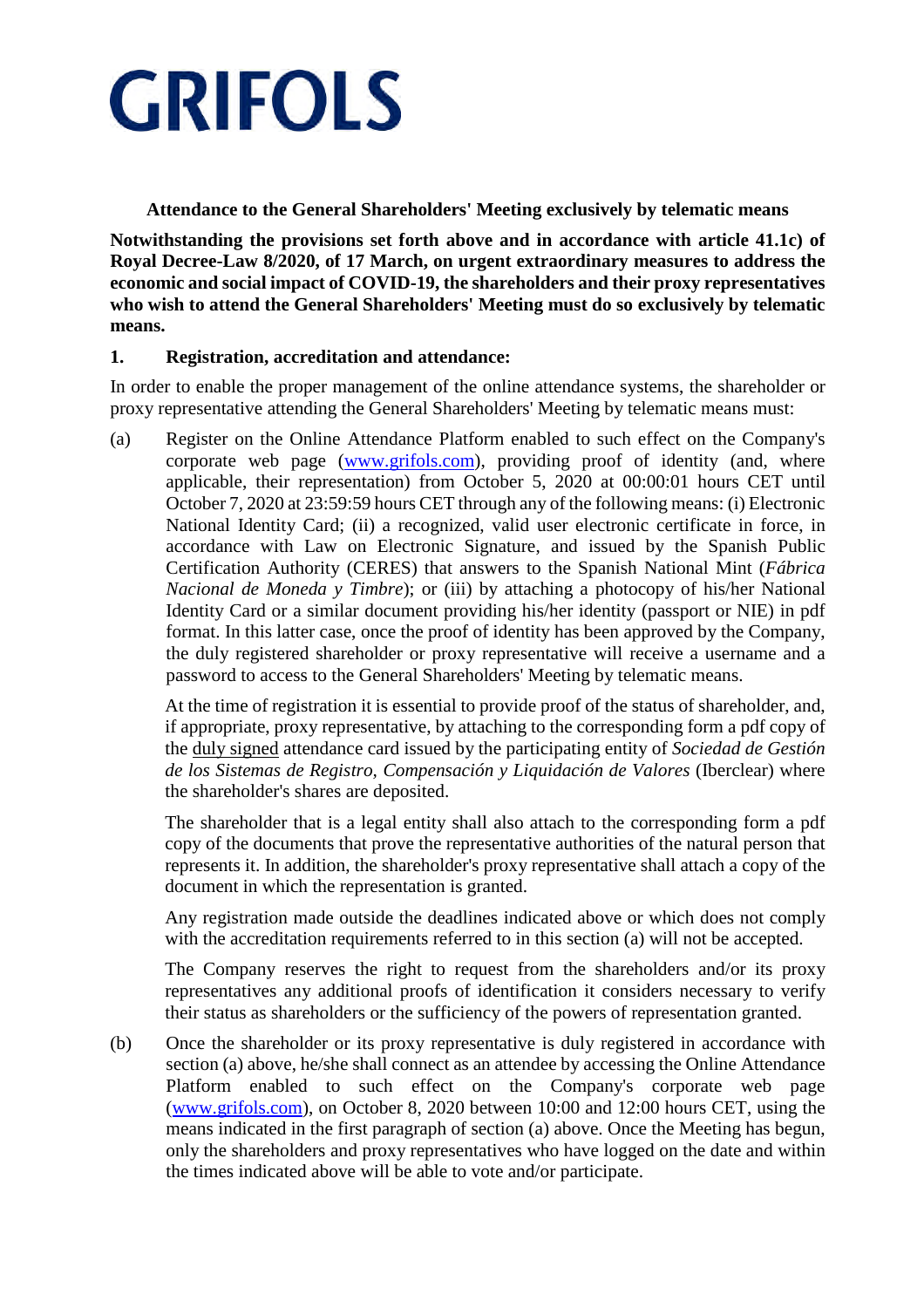If the General Shareholders' Meeting cannot be held on October 8 at first call due to lack of quorum, as it is expected, those shareholders or proxy representatives who have accessed the Online Attendance Platform at the first call must do so again on October 9 on the second call, within the same time period, in order to be recorded as attending the General Shareholders' Meeting and using the means indicated in the first paragraph of section (a) above.

## **2. Exercise of the rights of intervention, information and proposal:**

The shareholders or their proxy representatives who, in exercise of their rights, participate at the Meeting by telematic means and, if necessary, request information or clarifications regarding the items included on the agenda, the information accessible to the general public that has been provided by the Company to the National Securities Market Commission (*Comisión Nacional del Mercado de Valores*) since the last General Shareholders' Meeting or the auditor's report, or make proposals as permitted by law, must submit their requests or proposals in writing by sending an electronic communication with their intervention (or attaching their written intervention) through the Online Attendance Platform enabled on the Company's web page. Only one written communication per registered attendee will be accepted. These rights may be exercised from the moment the shareholder or their proxy representatives are connected to the Meeting via telematic means and until the moment the Meeting is declared as validly constituted.

The attendee to the Meeting by telematic means who wishes to have its interventions expressly included in the minutes of the General Shareholder' Meeting must state this clearly and expressly within their written communication.

The interventions of the attendees to the Meeting by telematic means can be verbally answered during the Meeting or in writing within seven days thereafter, all in accordance with the provisions of the Capital Companies Act (*Ley de Sociedades de Capital*).

### **3. Voting:**

Votes may be cast by telematic means on the proposals relating to the items included on the agenda using the form available on the Online Attendance Platform enabled for this purpose on the Company's web page (www.grifols.com) from the time of their connection as attendees via telematic means on the date of the General Shareholders' Meeting indicated in section 1.(b) above, until the reading of the proposed resolutions is started in the premises where the General Shareholders' Meeting is held.

With regard to the proposed resolutions on those matters not included on the agenda that have been presented in the legally admissible cases, those attending by telematic means may cast their vote through the form available on the Online Attendance Platform enabled for this purpose on the web page www.grifols.com from the moment these proposals are read out for voting and until the moment the voting process is concluded during the Meeting.

The rules on the computation of votes set out in the Articles of Association and in the Regulations of the General Shareholders' Meeting shall apply to the voting by telematic means.

### **4. Other issues:**

The shareholders or their proxy representatives who attend the General Shareholders' Meeting by telematic means and who wish to expressly state that they are abandoning the Meeting so that their vote will not be counted, must do so by sending an electronic communication through the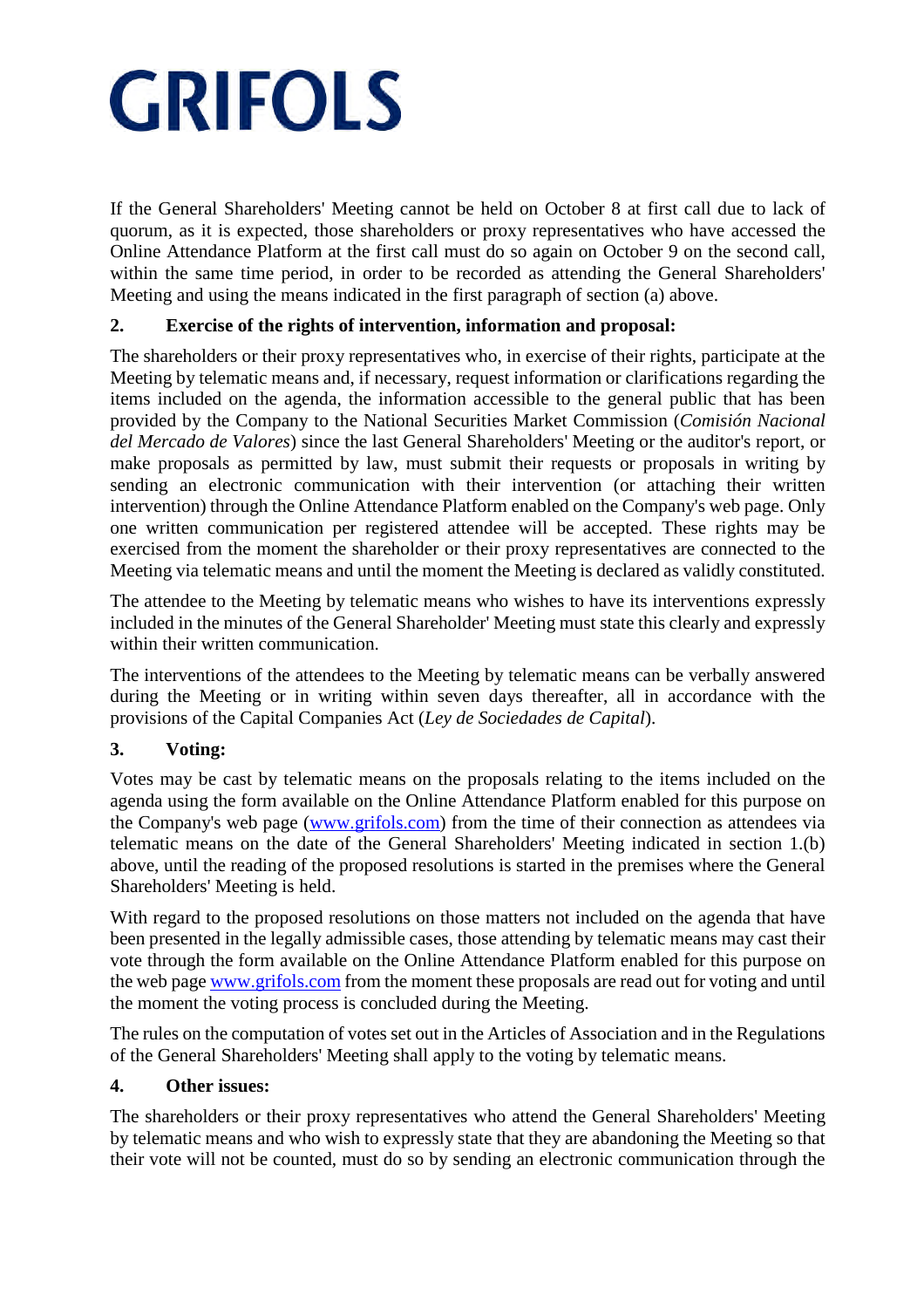available link enabled for this purpose on the Online Attendance Platform on the Company's web page (www.grifols.com). Once such express desire to abandon the meeting has been communicated, all subsequent actions made by telematic means will be deemed as not having been carried out.

The attendance by telematic means of the shareholder or his/her proxy representative will render void any vote or delegation previously made by any other procedure established by the Company.

It is the exclusively responsibility of the shareholder or his/her proxy representative to maintain the passwords or any identification means required to access and use the Online Attendance Platform. In the case of a legal entity, it must notify any modification or revocation of the powers held by its representative and, therefore, the Company declines any responsibility until such notification takes place.

The Company reserves the right to modify, suspend, cancel or restrict the mechanisms for the attendance to the General Shareholders' Meeting by telematic means when technical or security reasons so require or impose it. The Company will not be liable for damages that may be caused to shareholders as a result of any failure, overload, line failure, connection fault or similar events not attributable to Grifols that may impede the use of the attendance systems to the General Shareholders' Meeting. Therefore, such circumstances will not constitute an illegitimate deprivation of the shareholders' rights.

Should any of the circumstances envisaged in this section occur, the shareholders will be informed of this as soon as possible through the Company's web page.

The rules for attendance at the General Shareholders' Meeting by telematic means adopted by the Board of Directors are available for the shareholders consultation on the Company's web page at www.grifols.com.

### **Participation of a Notary at the Meeting**

The Board of Directors has resolved to request the presence of a Notary in order to draw up the minutes of the General Shareholders' Meeting, pursuant to the provisions of article 203 of the Capital Companies Act (*Ley de Sociedades de Capital*).

#### **Personal Data**

According to the applicable data protection laws, the shareholders and, if applicable, their proxy representatives, are hereby informed that any personal data provided by them to the Company for the purposes of exercising their rights of information, participation, attendance, representation and vote in the telematic General Shareholders' Meeting, or the personal data provided for such purposes both by banking entities or securities brokerages and dealers at which such shareholders have placed their shares in custody and the entity legally qualified to record book entries (*Sociedad de Gestión de los Sistemas de Registro, Compensación y Liquidación de Valores, S.A.U. – Iberclear*) shall be processed by the Company, as data controller, with the aim to manage the development, compliance and control of the existing shareholding structure, as well as the call, holding, attendance and development of the General Shareholders' Meeting.

Banking entities, securities brokerages and dealers, and Iberclear may provide the Company with the list of shareholders containing the following personal data: first and last name, personal identification or passport number and address. Furthermore, the shareholders represented at the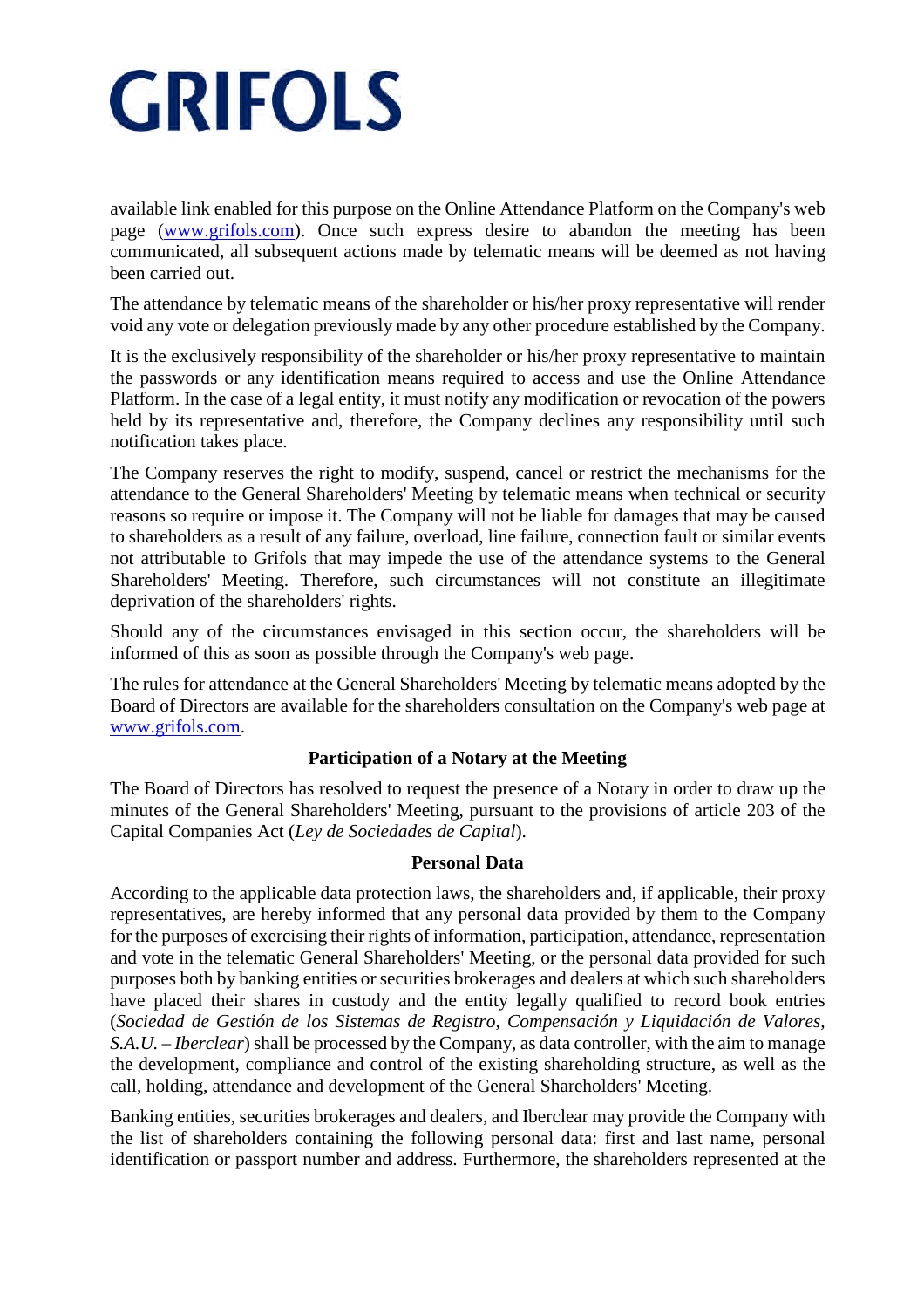General Shareholders' Meeting may provide the Company with the first and last name, personal identification and passport number of their proxy representatives, unless the designated proxy representatives are the Directors, the Secretary and/or Vice Secretary of the Company. The submission of personal data to the Company will strictly comply with the relevant applicable laws.

The legal basis for the processing of personal data described here above is the appropriate execution of the relationship with shareholders. The personal data shall be kept for as long as it will be necessary for the Company to comply with its legal duties, or for as long as liabilities may arise from the relationship with the shareholder. Shareholders' personal data and, as the case may be, of their proxy representatives, will not be communicated to third parties different than the service providers that manage the Shareholders' Meeting unless it is required to comply with a legal mandate.

The shareholders or, if applicable, their proxy representatives, may with respect to their own data and in the terms set forth in the law:

- (a) Access them at the Company's files (right to access),
- (b) Request their amendment when they are inaccurate (right to rectification),
- (c) Request that they are not processed (right to object),
- (d) Request their erasure (right to erasure),
- (e) Request the restriction of processing when accuracy of the personal data is contested by the data subject and this is being verified, the processing is unlawful and the data subject opposes the erasure of the personal data, and the Company no longer needs the personal data for the purposes of the processing, but they are required by the data subject for the establishment, exercise or defence of legal claims (right to restriction of processing), and
- (f) Receive in electronic format the personal data directly provided to the Company and transmit these to third parties (right to data portability).

In order to exercise said rights shareholders and, if applicable, the proxy representatives must send their request together with a copy of their identity card, passport or other legal document that proves their identity to proteccion.datos@grifols.com indicating as reference "General Shareholders' Meeting". In any case, the shareholders and, if applicable, the proxy representatives may exercise their reclamation right before the Spanish Data Protection Agency (www.aepd.es) or any other data protection authority.

The development of the Shareholders' Meeting will be subject to online retransmission for the shareholders or their proxy representatives and audio-visual recording to document the act.

For any matter related to the processing of the personal data you may contact the Company's data protection officer at <u>dpo@grifols.com</u>.

### **Expected date of the General Shareholders' Meeting**

THE SHAREHOLDERS ARE INFORMED THAT THE GENERAL SHAREHOLDERS' MEETING WILL FORESEEABLY BE HELD ON SECOND CALL ON OCTOBER 9, 2020 AT 12:00 HOURS CET, EXCLUSIVELY BY TELEMATIC MEANS.